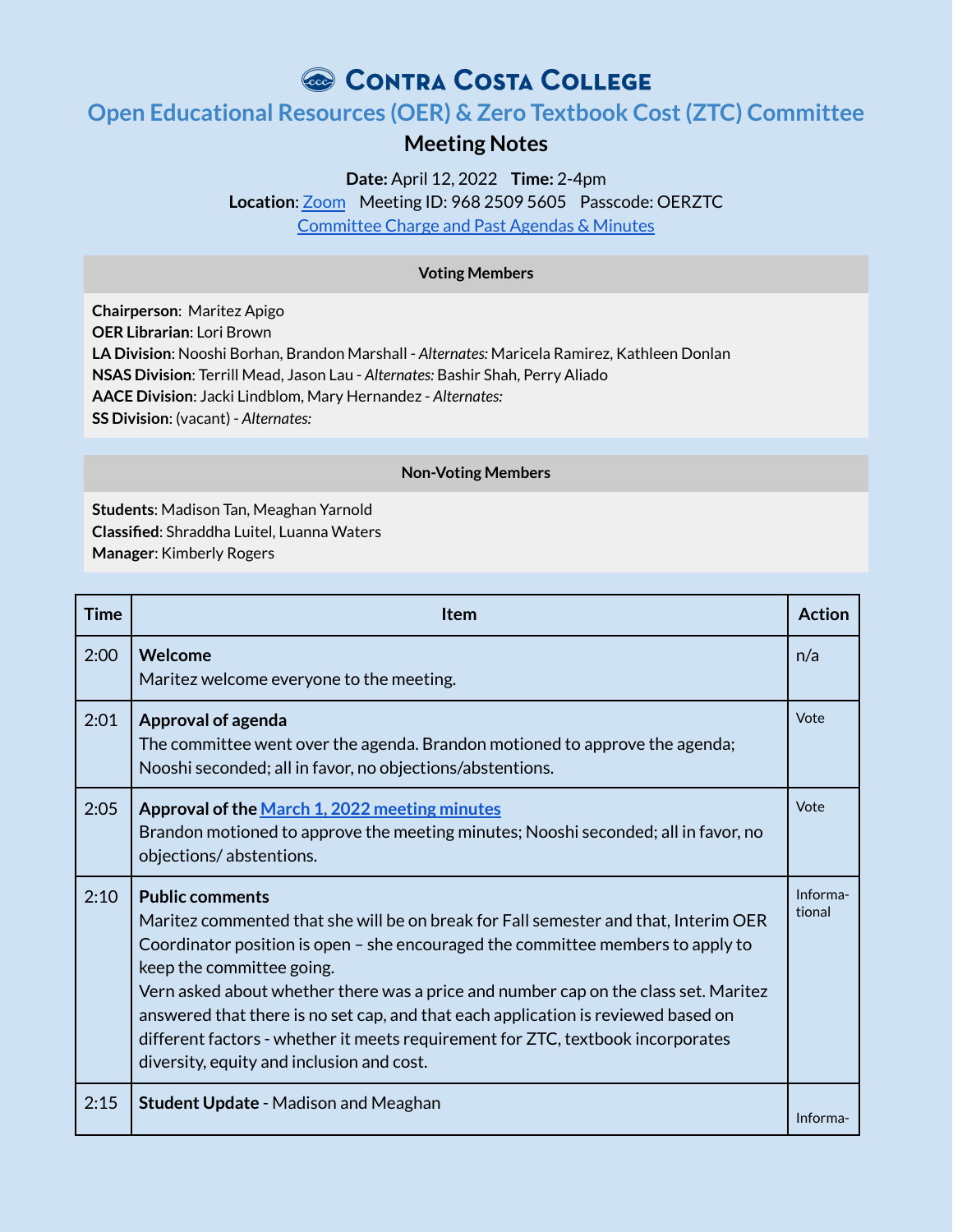|      | Student updates<br>Videos of students talking about the challenges faced with the cost of textbooks<br>and/or how ZTC classes helped them- 2 submitted so far.<br>Meaghan said that Kevin and Erika are planning on bringing an OER resolution next<br>week - Madison will be accompanying Kevin.<br>Maritez informed that two videos have been submitted and she also planned on using<br>the zoom recording from District OER/ZTC event that took place in February. She also<br>encouraged committee to request their students to participate in creating a video<br>talking about OER/ZTC.                                                                                                                                                                                                                                                                                                                                                                                                                                                                                                                                                                                                                                                                                                                                                                    | tional<br><b>Discuss</b>                   |
|------|-------------------------------------------------------------------------------------------------------------------------------------------------------------------------------------------------------------------------------------------------------------------------------------------------------------------------------------------------------------------------------------------------------------------------------------------------------------------------------------------------------------------------------------------------------------------------------------------------------------------------------------------------------------------------------------------------------------------------------------------------------------------------------------------------------------------------------------------------------------------------------------------------------------------------------------------------------------------------------------------------------------------------------------------------------------------------------------------------------------------------------------------------------------------------------------------------------------------------------------------------------------------------------------------------------------------------------------------------------------------|--------------------------------------------|
| 2:20 | <b>ZTC Pathways Grant</b><br>Still waiting on the \$115 million state grant for colleges to implement ZTC pathways.<br>When it is announced, all 4CD colleges will apply for \$20,000 for the planning phase.<br>Maritez informed that we are waiting on the state grant and waiting for new updates.                                                                                                                                                                                                                                                                                                                                                                                                                                                                                                                                                                                                                                                                                                                                                                                                                                                                                                                                                                                                                                                             | Informa-<br>tional                         |
| 2:25 | <b>Budget Review &amp; Purchasing Class Sets</b><br>Review OER & ZTC budget and spending so far<br>Selection criteria for purchasing class sets<br>Maritez shared the spreadsheet that reflected how much each faculty would get paid<br>for their project and whether they have been paid or not. The total that is approved as<br>of April 12, 2022 is \$71,374. The class sets that we have approved is for \$5,634 and<br>there are still remaining funds for class sets.<br>Maritez asked the committee about selection criteria for class sets - Brandon said that<br>that class sets would need to make the class completely ZTC. Nooshi added that<br>another factor to consider is whether the course is required for their certificate or<br>degree and enrollment history. Madison mentioned that she would like to know the<br>demographics since the community colleges is comprised of people of different age<br>and we need to understand their situations as well. Brandon added that there should<br>be a cap on how long the material will be used. Vern said the materials should be used<br>for at least 5-7 years. Nooshi said that if the faculty changes, the textbook can change<br>so the committee needs to think about it as well. Terrill added that it can be<br>department's decision on which book the faculty would like to use. | Informa-<br>tional &<br>discuss            |
| 2:40 | OER & ZTC Grants for Faculty and Departments<br>1. Applications for the committee to review<br>Randy Watkins - CIS 135 - 4 class sets<br>Mike Kilivris - PHILO 130 - class set<br>Agustin Palacios - LARAZA 113 - class set<br>Deborah Bauer - Speech 120 and 122 - OER Adopter<br>Michelle McNeary - ESL 195 - OER and ZTC Blended<br>$\bullet$<br>2. Revising applications - new draft of OER & ZTC app & new draft of class sets app<br>Requesting additional hours in advance of your deadline                                                                                                                                                                                                                                                                                                                                                                                                                                                                                                                                                                                                                                                                                                                                                                                                                                                                | <b>Discuss</b><br>& vote<br><b>Discuss</b> |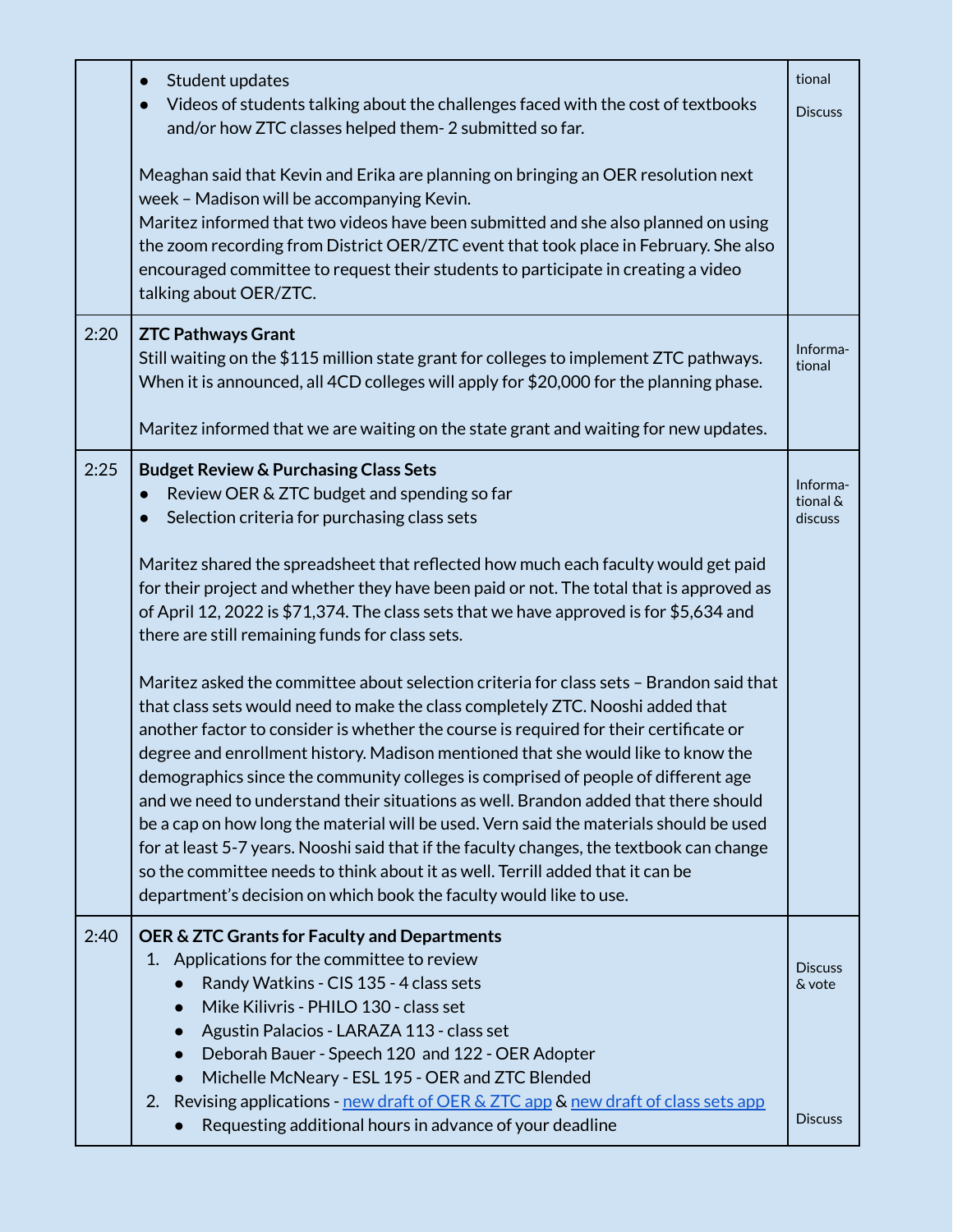|  | Year of publication of class sets with the 7-year expiration in mind |  |  |  |  |  |
|--|----------------------------------------------------------------------|--|--|--|--|--|
|--|----------------------------------------------------------------------|--|--|--|--|--|

The committee reviewed application for Randy Watkins – he would like 140 copies of the book which costs \$175.95 each and two other faculty in the department are interested in using the textbook as well. Nooshi said that committee should ask about enrollment history and whether how many sections will be consisting of concurrent enrollment – will high school pay for the books? The committee decided to come back to this application.

Agustin Palacios' class set application is reviewed – the cost of book is \$29.95, and he requested 80 copies which will be used for 5 years. Brandon motioned to approve the class set purchase for Agustin Palacios; Jacki seconded; all in favor, no objections/abstentions. The application is approved.

Mike Kilivris class set application is reviewed next– the book costs \$149.95 and it is planned to be used indefinitely. Lori recommended adding 5 extra books for all the class sets – Maritez agreed. Lori motioned to approve the class set purchase for Mike Kilivris; Terrill seconded; all in favor, no objections/abstentions. The application is approved.

Deborah Bauer submitted application for OER Adopter for Speech 120 and 122. The cost for current book is over \$200 and \$65. Terrill motioned to approve Deborah's application; Brandon seconded; all in favor, no objections/abstentions.

Michelle McNeary's application was reviewed and would like to create a reader and blend OER and ZTC. Nooshi said that all the reader will be available on Canvas for free. Brandon motioned to approve; Terrill seconded; all in favor, no objections/abstentions.

The committee revised the application and discussed about the changes. Nooshi suggested making changes to the language to make sure that the department can ensure the work is in line with the objective of the courses. There was a discussion around adding a new category– to update existing ZTC materials (as Nooshi suggested). Nooshi motioned to approve the updated grant application; Lori seconded; all in favor, no objections/abstentions.

Maritez went over the class set application and mentioned that the year of publication was something that committee wanted to input. Also, those who request for class sets were recommended to purchase additional 5 copies. There was another statement added that informed applicants that the OER coordinator would oversee the purchase of the textbooks. The application also would ask question if the class would be degree application or meets certain requirement (GE). Brandon motioned to approve the updated class sets application; Lori seconded; all in favor, no objections/abstentions.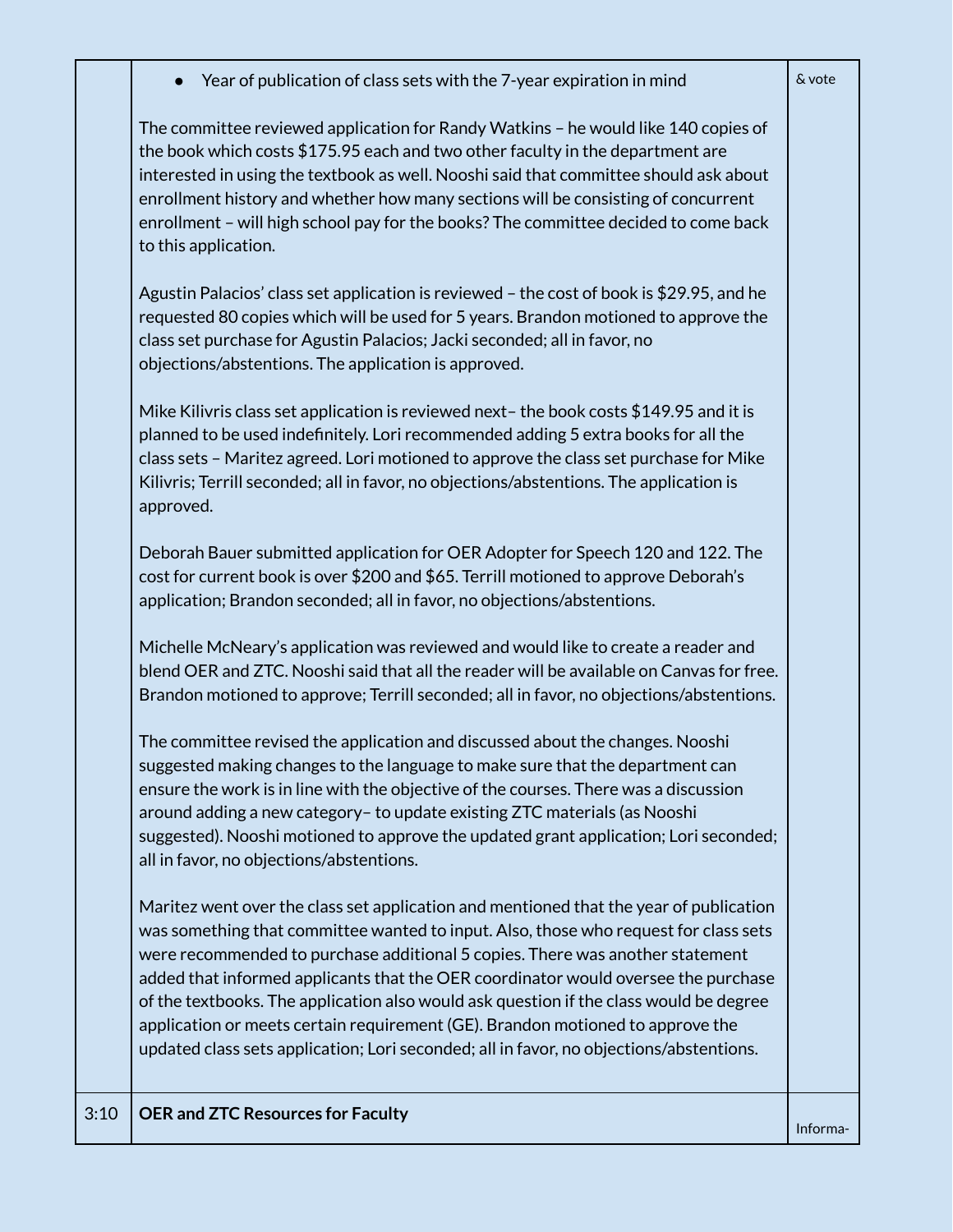|      | Faculty-facing mini-website 2nd draft - Maricela, Brandon, and Maritez<br>$\bullet$<br>Recruiting faculty to record videos talking about converting to ZTC<br>Accessibility support and resources needed - progress on student hires?<br>Library guides draft - Lori<br>Maritez informed that she is working with Brandon and Maricela are working on the<br>website and they will go over it during the last meeting in May. She asked whether<br>anyone is willing to send in their videos regarding ZTC experiences for the website.<br>Maritez is working with Dr. Rogers to post the position for a student to help with<br>accessibility and resources. Lori updated committee on library guides and shared it<br>with everyone. Maritez and Nooshi thanked Lori and her team for putting everything<br>together.                                                                                                                                                                                                                                                                                                              | tional<br><b>Discuss</b> |
|------|--------------------------------------------------------------------------------------------------------------------------------------------------------------------------------------------------------------------------------------------------------------------------------------------------------------------------------------------------------------------------------------------------------------------------------------------------------------------------------------------------------------------------------------------------------------------------------------------------------------------------------------------------------------------------------------------------------------------------------------------------------------------------------------------------------------------------------------------------------------------------------------------------------------------------------------------------------------------------------------------------------------------------------------------------------------------------------------------------------------------------------------|--------------------------|
| 3:25 | LTC (Low Textbook Cost) Designation<br>LOW<br>LTC cut-off price - student survey results - Jason, ASU input<br>Proposed LTC icons - Terrill and Maricela<br>Next steps<br>Maritez shared with the committee that survey was administered and 340 students<br>responded to it. The median came out to be \$25 and \$30 for cut off. The committee<br>decided that the cut off price for LTC should be \$25 for now. Nooshi motioned to<br>approve; Terrill seconded; all in favor, no objections/abstentions. Maritez and Dr.<br>Rogers are working together with Kelly Schelin to get LTC designation onto the<br>schedule for Spring start. Terrill and Maricela are working on the LTC icons - Maricela<br>shared the icon she had so far - Nooshi said that $3^{rd}$ and $4^{th}$ could be a good option for<br>the icon. Maritez and Perry said they would prefer 4 <sup>th</sup> icon. Maritez suggested that the<br>text "low" should be on top and "textbook" on the bottom. Perry suggested that the<br>color could be changed on the icon. Maricela will present the finalized icon on the last<br>meeting of the semester. | <b>Discuss</b><br>Vote   |
| 3:35 | <b>OER-Related Positions</b><br>The <u>Interim OER Coordinator (30%)</u> and the OER Librarian (25%) positions are open<br>until this Fri. April 15. Please apply!<br>Maritez informed the committee that the interim OER Coordinator and OER Librarian<br>is open and encouraged members to apply.                                                                                                                                                                                                                                                                                                                                                                                                                                                                                                                                                                                                                                                                                                                                                                                                                                  | Informa-<br>tional       |
| 3:40 | <b>CCC Event</b><br>Do we want to plan a local OER and ZTC event for next year?<br>4CD symposium had: keynote, faculty panel, student panel, discipline-specific<br>breakouts<br>Maritez asked the committee if they would like to plan an event - Nooshi said that we<br>should have one this semester and Maricela and Brandon agreed.                                                                                                                                                                                                                                                                                                                                                                                                                                                                                                                                                                                                                                                                                                                                                                                             | <b>Discuss</b>           |